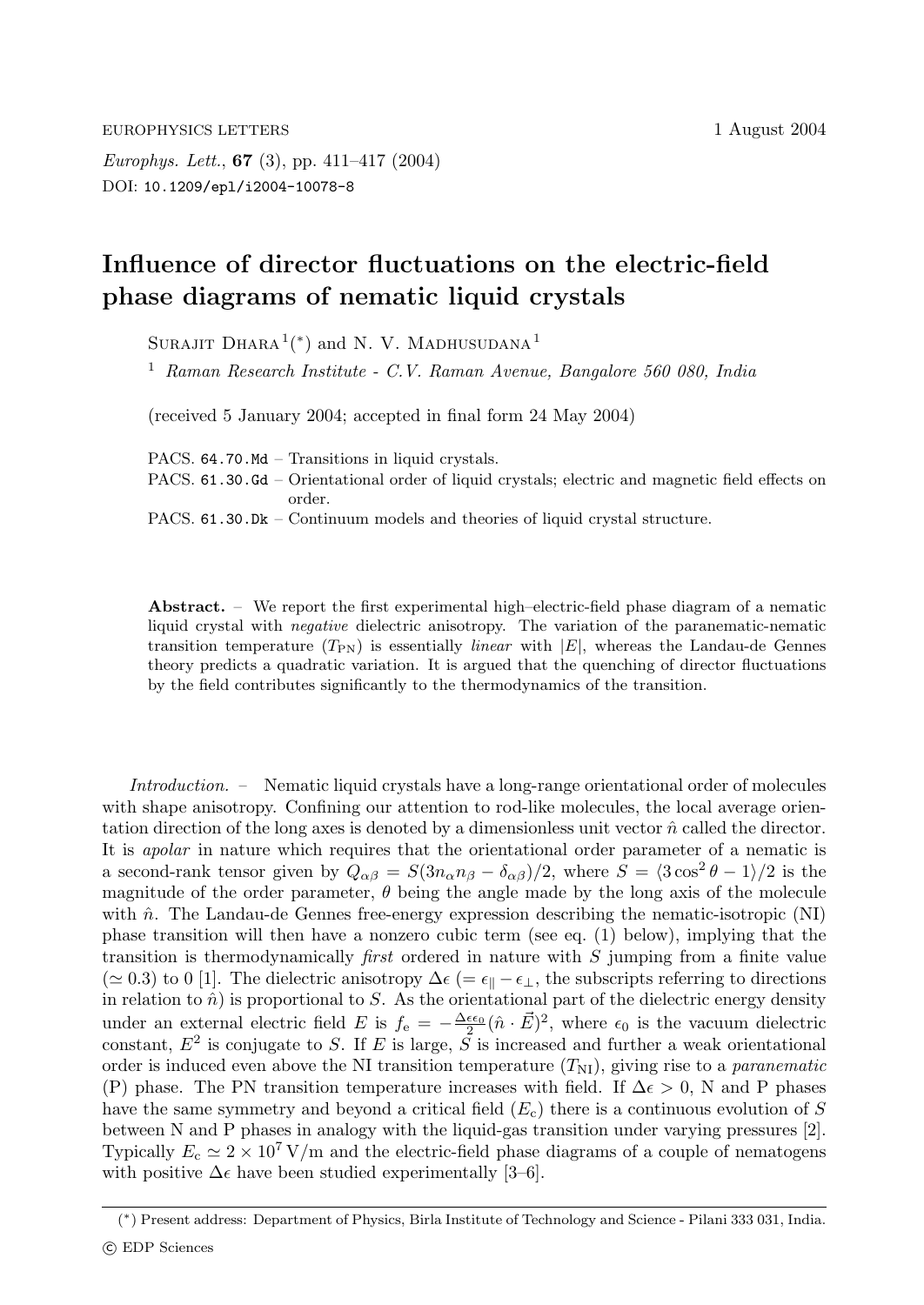The nematic order also gives rise to a curvature elastic response to director-distortions in the medium which can be decomposed into three basic deformations *viz* splay, twist and bend [1]. The relevant energy density in the one-constant approximation is  $f_d = \frac{K}{2} (\nabla n)^2$ , where K, the elastic constant, is rather small,  $\sim 10^{-12}$  newtons. Consequently, there are large director fluctuations in the medium, giving rise to a strong scattering of light. The external electric field  $E$  quenches the director fluctuations as well, thus increasing the measured value of the order parameter  $S$ , as pointed out by de Gennes [1]. The relevant increase in the order parameter, *viz*  $(S(E) - S(0))$ , is  $\propto |E|$ , varying linearly with the modulus of the field. At low fields this director fluctuation-quenching effect dominates, as was found experimentally using both electric  $[4, 6]$  and magnetic  $[7]$  fields. Many compounds exhibit a transition from the N phase to the layered smectic-A (SmA) phase as the temperature is lowered. The SmA-N transition can be second-ordered in nature and, as de Gennes pointed out [8], there is a formal analogy between the SmA-N and superconductor-normal metal transitions. There are two types of smectics *viz* type-I and type-II just as in superconductors. Interestingly Halperin, Lubensky and Ma (HLM) [9] pointed out that in type-I materials of both systems, gauge fluctuations (which are the director fluctuations in the nematic) couple to the (smectic) order parameter, making the relevant transition weakly first-ordered in nature. The HLM effect has been clearly demonstrated in the liquid-crystal case [10–13]. In particular, the quenching of the director fluctuations due to a strong electric field has been shown to restore the second-order character of the SmA-N transition [13].

Returning to the PN transition, for materials with *negative*  $\Delta \epsilon$ , the phase diagrams can be expected to have a different character from those for positive  $\Delta \epsilon$  materials [2]. The long axes of the molecules in the field-induced paranematic  $(P)$  phase tend to orient orthogonal to  $E$  but without any preference in azimuthal angles. Thus the P phase is uniaxial with a negative sign  $(N_{\text{U}-})$  with  $S < 0$ . In the N phase the medium becomes weakly biaxial under E, which has a contribution from the differential suppression of the fluctuations of  $\hat{n}$  in the plane containing E and  $\hat{n}$  compared to that in the orthogonal plane [14]. The first-ordered biaxial nematic  $N_{\rm B}$  to  $N_{\rm U}$ – transition is expected to go over to a second-ordered one above a tricritical field  $E_{\rm tc}$  [2,15]. In the following we describe the first experimental electric-field phase diagram of a nematic with *negative*  $\Delta \epsilon$ . Our main result is to show that the quenching of thermal fluctuations of the director significantly contributes to the field-dependent shift of the PN transition temperature.

*Experimental results. –* Application ofa large electric field to a nematic heats the sample both due to ionic currents and dielectric relaxation. Durand *et al.* [3, 4] used short highfrequency electric pulses with long time intervals between the pulses to overcome this problem. Basappa *et al.* [5] developed a technique of measuring the *local* temperature using a patterned nickel thermometer. We adopted the latter technique which allows us to measure both  $\epsilon_{\perp}$  and the birefringence  $\Delta \mu (= \mu_{\parallel} - \mu_{\perp})$  using a light beam travelling along the field direction of a planar aligned sample taken between an indium tin oxide-coated top plate and an aluminium (Al)-coated bottom plate. The Al coating is separated from the nickel thermometer by a thin insulating layer. The experiment was controlled by a computer and the details will be published elsewhere  $[16]$ . The optical measurement is made in the reflection mode of a polarising microscope (Leitz; Orthoplan). The laser beam which is polarised at an angle of 45◦ to the director is reflected from the bottom aluminium electrode after passing through the sample, and the intensity transmitted through a crossed polariser is measured using a photodiode. The sample is  $4'$  butyl-4 heptyl-bicyclohexyl-4-carbonitrile (CCN-47) obtained from Merck. It has the highly polar cyano group making a large angle with the long axis ofthe molecule and two fully saturated cyclohexane rings. Thus the medium has very low birefringence ( $\Delta \mu$ ). The phase sequence of the compound is Cr 28 °C SmA 30.6 °C N 59.7 °C I.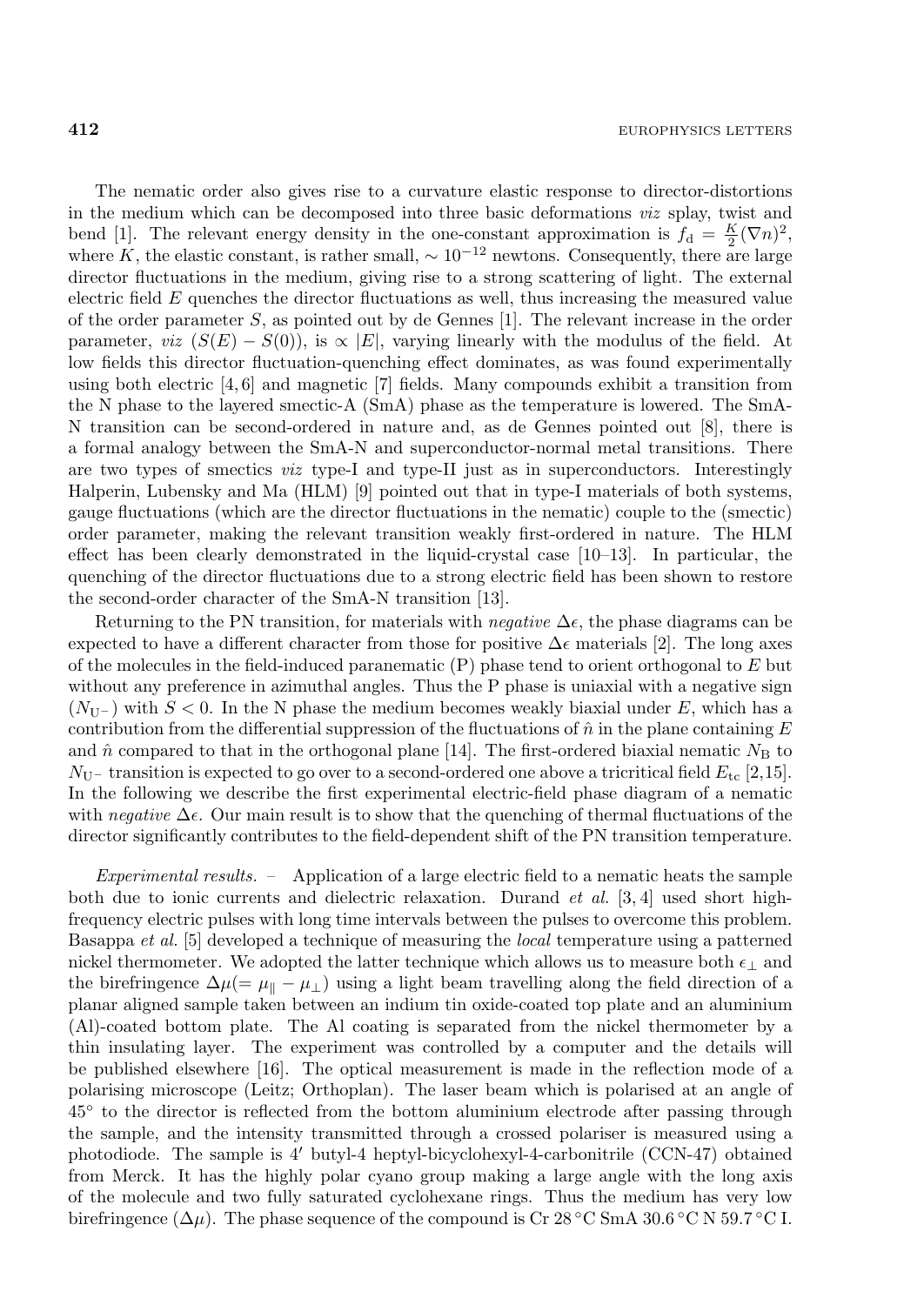

Fig. 1 – (a) Variation of order parameter (calculated using  $S = \frac{\Delta \mu}{\Delta \mu_0}$  at  $15 \times 10^4$  V/m (open squares),  $3.3 \times 10^6$  V/m (open circles),  $6.5 \times 10^6$  V/m (upward triangles),  $9.8 \times 10^6$  V/m (diamonds),  $1.3 \times 10^7$  V/m (downward triangles). (b) Variation of order parameter in the nematic phase within 0.15 ◦C of the transition point. Data points are those below the temperatures limited by the dashed line shown in (a). Continuous lines are the theoretical fits to  $S = S_0 + \alpha(1 - T/T^{**})^{\beta}$ . Vertical dotted lines indicate the temperatures corresponding to the calculated values of  $T^{**}$ .

The measured optical phase difference is  $2\Delta\phi = \frac{4\pi}{\lambda}(\Delta\mu)d$ , where d is the sample thickness  $\approx 16.0 \,\mu$ m, measured using an interferometric technique), and the factor 2 comes from the double passage of the light beam through the sample in the reflection mode. The medium exhibits a wide nematic range and the measured temperature variation of  $\Delta \mu$  [16] is used to estimate  $\Delta\mu_0$ , the value for perfect orientational order  $(S = 1)$  by using the Haller extrapolation procedure [17]. As  $\Delta \mu$  is very small, the order parameter is given to a very good approximation by  $S = \Delta \mu / \Delta \mu_0$ . Under an electric field, the medium becomes biaxial and  $\Delta \mu$ is a measure of  $S - P$ , where P is the biaxial order parameter which is two orders of magnitude lower than  $S$  [14] and is ignored in further discussion. The data collected at different sinusoidally varying fields at a frequency of 4111 Hz over narrow temperature ranges around the PN transition temperatures are shown in fig. 1(a) as functions of the local temperature measured by the nickel thermometer to an accuracy of  $\sim 8 \text{ mK}$ . In the paranematic phase  $(N_{\mathrm{U}-})$ , with the orientational order induced by the electric field, the optic axis is defined by the field, and no birefringence is measured as the light beam travels along the optic axis. A simultaneous measurement of the dielectric constant shows an enhancement ( $\propto E^2$ ) reflecting the induced order in the paranematic phase [16]. The obliquely coated SiO on the electrodes induces a *surface* order above  $T_{\text{NI}}$  even in the absence of the field. This gives rise to a measurable birefringence below some temperature. As seen in the data at the lowest field  $(fig. 1(a))$ , the thickness-averaged value of S tends to diverge as the temperature approaches the transition point to the bulk nematic phase, as predicted by theory [18]. Below the bulk transition temperature  $(T_{\rm PN})$ , the order parameter variation has the opposite curvature, tending to saturate as the temperature is lowered (fig.  $1(a)$ ). The dotted line in fig.  $1(a)$  connects the temperatures up to which the smooth bulk-like variation of S is seen in different voltage runs. In order to get a quantitative measure of  $T_{\rm PN}$ , we fitted the data within a range of 0.15 °C below the temperature lying on the dotted line to the functional form  $S = S_0 + \alpha (1-T/T^{**})^{\beta}$ in which  $S_0$  is the value at  $T^{**}$ , the superheating temperature of the nematic, and  $\alpha$  and  $\beta$ are constants. This form is predicted by the Landau-de Gennes theory with  $\beta = 0.5$ , but, as is well known [1], experimentally  $\beta$  is found to be much smaller. Our data can be fitted reasonably well up to a field of  $10^7$  V/m to the above form with  $\beta \simeq 0.17$  (fig. 1(b)).  $T^{**}$  is very close to the bulk transition temperature  $T_{\text{PN}}$  and can be taken as a measure of the latter. We plot both  $\Delta T^{**}(E) - T^{**}(0)$  and  $\Delta T$  corresponding to the temperature at which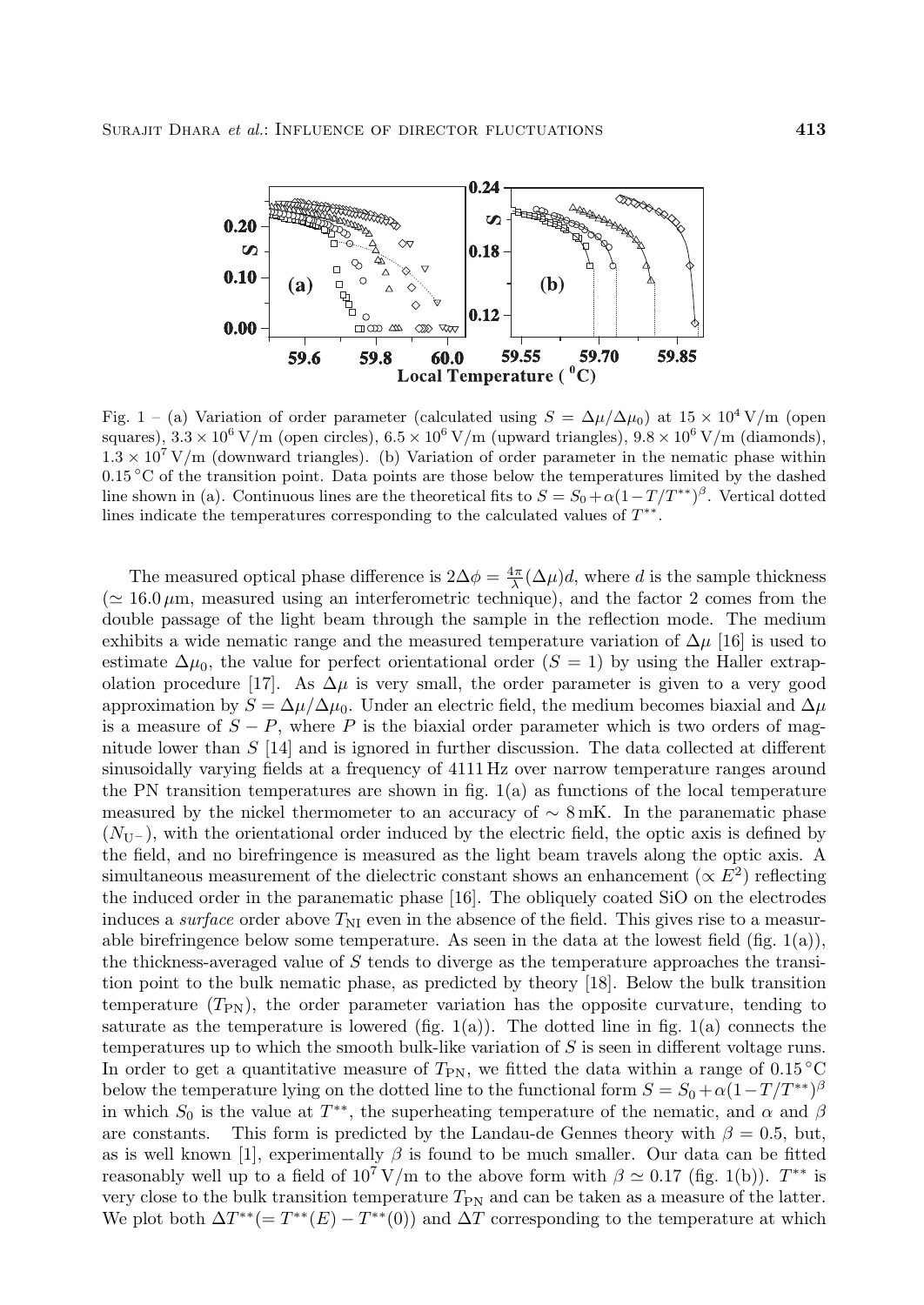

Fig. 2 – (a) Dependence on electric field of  $\Delta T = T(E) - T(0)$  (filled triangles), the temperatures at which the birefringence starts to rise from zero (see fig. 1(a)), and of  $\Delta T^{**} = T^{**}(E) - T^{**}(0)$ (filled circles, see fig. 1(b)). Variation of  $\Delta T_{\rm PN}$  (filled squares) of 5CB obtained from fig. 3 of ref. [3] is also shown. (b) Variation of the measured enhancement of order parameter  $\Delta S = S(E) - S(0)$  at a temperature of  $59.6\,^{\circ}\text{C}$  in CCN-47. The lines are guides to the eye.

 $\Delta \mu$  becomes nonzero, as functions of the RMS values of the applied field in fig. 2(a). The most important observation, which has also been confirmed on an independent sample [16], is that the variations have finite slopes at zero field, and increase essentially *linearly* with <sup>|</sup>E|. The electric-field phase diagrams of nematogens with positive dielectric anisotropy have been analysed [3] by using the standard Landau-de Gennes model (see eq. (1) below). However,  $T_{\rm PN}$  has not been plotted as a function of  $|E|$  in these studies. We use the data given in fig. 3 of ref. [3] and plot the shift  $\Delta T_{\rm PN}(E) - T_{\rm NI}$  of pentyl cyanobiphenyl (5CB) also in fig. 2(a). It is clear that  $T_{\text{PN}}$  shifts *linearly* with  $|E|$  in this case as well. The Landau-de Gennes free energy density of a nematic with  $\Delta \epsilon > 0$  subjected to an electric field is given by

$$
F_{\rm LdG} = F_0 - hSE^2 + \frac{a(T - T^*)}{2}S^2 - \frac{B}{3}S^3 + \frac{C}{4}S^4,\tag{1}
$$

where  $a, B, C$  are the Landau coefficients,  $T^*$  is the maximum supercooling temperature of the isotropic phase, and  $h = \epsilon_0 \Delta \epsilon_0/3$ , where  $\Delta \epsilon_0$  is the value of  $\Delta \epsilon$  for  $S = 1$ . As eq. (1) contains a term *quadratic* in the field, it can only predict that  $\Delta T_{\rm PN} \propto E^2$  [19]. The *linear* dependence on  $|E|$  clearly shows the importance of the director fluctuations even in the thermodynamics of the PN transition under electric fields.



Fig. 3 – (a) Calculated variation of  $\Delta T_{\rm PN}$  as a function of electric field. (b) Calculated variation of  $\Delta S$  in the nematic phase at  $T_{\text{NI}} - 0.1^{\circ}$  as a function of field.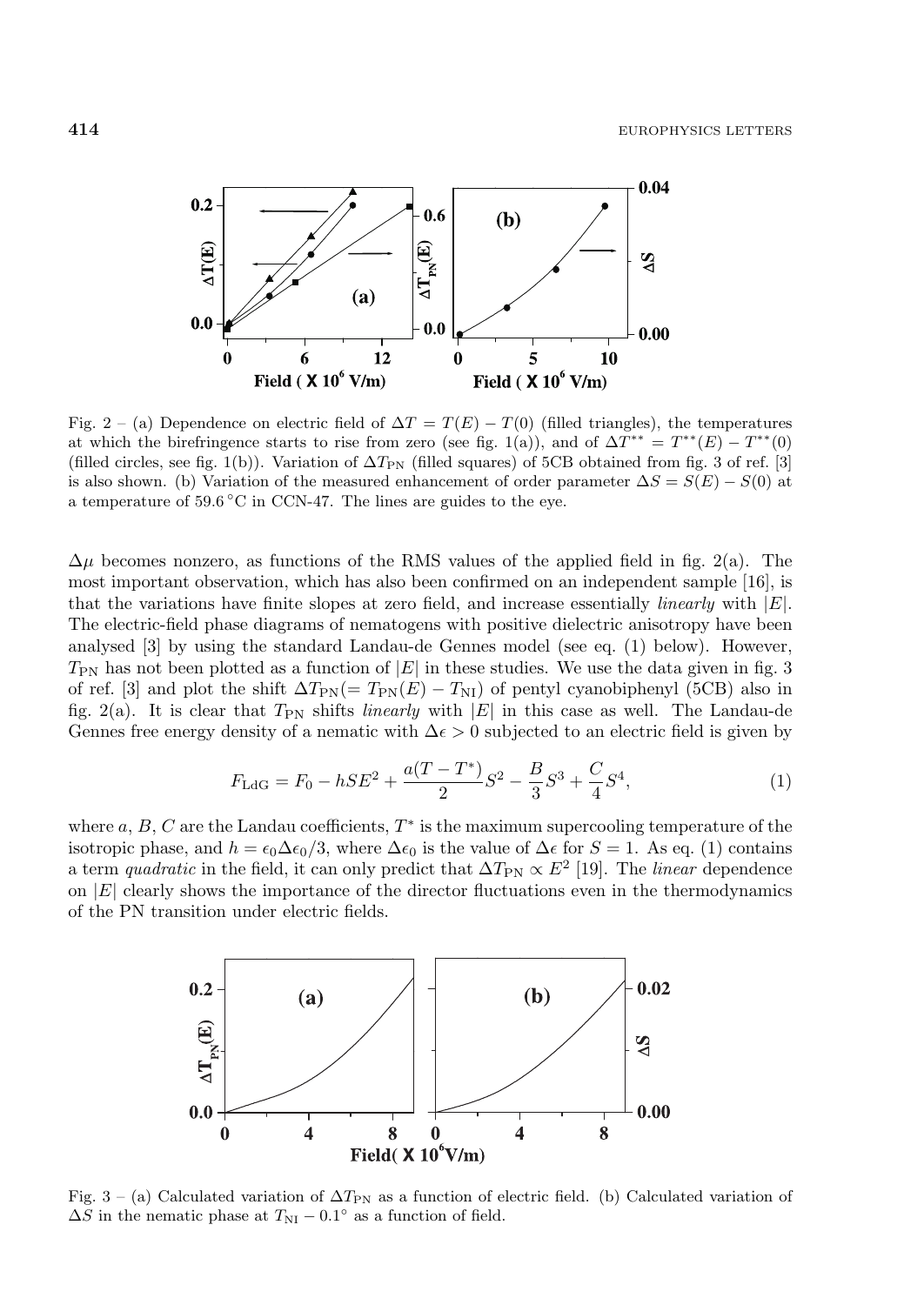Indeed, as we mentioned earlier, the quenching of director fluctuations in the nematic phase gives rise to an enhancement in the measured value of S, *viz*  $S(E) - S(0)$ , which is  $\propto$  E. We show in fig. 2(b) the order parameter of CCN-47 at the fixed local temperature of  $59.6\degree$ C as a function of field. The variation is linear with  $|E|$  at low fields and the quadratic contribution becomes more visible at high fields.

*Discussion. –* For modest fields, such that the PN transition has a first-order character, the fluctuations in the *magnitude* of the order parameter  $S$  can be expected to be relatively small. The long-wavelength director fluctuations are partially quenched by the electric field, thus decreasing the entropy of the medium. The resulting increase in the free energy has not been taken into account in eq.  $(1)$ . We may point out an analogous problem of the undulation interaction, which arises in lamellar systems. In this case, the layer fluctuations are restricted due to the presence of the neighboring layers and the corresponding increase in the free energy was calculated by Helfrich [20]. In the case of nematic liquid crystals, the amplitudes of the director fluctuations are reduced in the presence of the field. We can use a dimensional analysis to estimate the corresponding increase in the free energy density. There are two length scales in this problem. One is the electric coherence length  $\xi(E)=(\frac{K}{\epsilon_0\Delta\epsilon})^{\frac{1}{2}}\frac{1}{|E|}$ , which is a length such that the director fluctuations with wavelengths longer than  $\xi$  are essentially suppressed by the field [1]. The other length gives rise to the cut-off wave vector  $q_c = 2\pi/l$ , for the applicability of the elasticity theory, where  $l$  is a typical molecular dimension. As the additional contribution arises from an entropic origin, we write the additional free energy *density* with the following combinations of the thermal energy and the above two lengths:  $\Delta F = k_B T \frac{q_c^2}{\xi} + k_B T \frac{q_c}{\xi^2}$ . In the mean-field model  $K = K_0 S^2$  and  $\Delta \epsilon = \Delta \epsilon_0 S$ , and we can write  $\xi(E) = C\sqrt{S}/|\vec{E}|$ , where the constant  $C = (K_0/\epsilon_0\Delta\epsilon_0)^{\frac{1}{2}}$ . Thus,

$$
\Delta F = \frac{\alpha T}{\sqrt{S}} |E| + \frac{\beta T}{S} E^2,\tag{2}
$$

where  $\alpha = k_{\rm B} q_{\rm c}^2 / C$ , and  $\beta = k_{\rm B} q_{\rm c} / C^2$  are constants and  $\beta \ll \alpha$ . The contribution of the above unconventional expression to  $\Delta F$  is zero when  $E = 0$ . In order to justify eq. (2), we first consider a material with positive  $\Delta \epsilon$  for the sake of simplicity. Treating the director fluctuation as a random variable [1], the fluctuation amplitude  $n_{\perp}$  in a plane perpendicular to the director can be assumed to have a Gaussian distribution:

$$
W(n_{\perp}) = \frac{1}{C'\sqrt{2\pi \langle n_{\perp}^2 \rangle}} \exp\left[-\frac{n_{\perp}^2}{2\langle n_{\perp}^2 \rangle}\right],\tag{3}
$$

where  $C'$  is a normalising constant which can be found by setting  $\int_0^1 W(n_\perp)dn_\perp = 1$ . It should be pointed out that the limit of the integration is taken from 0 to 1 instead of 0 to  $\infty$  as for a usual Gaussian distribution. In the absence ofthe field, the fluctuation amplitude is given by  $\langle n_{\perp}^2 \rangle_0 = (k_{\rm B}T/2\pi^2 K)q_c$  [1]. We estimate  $\langle n_{\perp}^2 \rangle_0 \simeq 0.14$  in the nematic phase at 50 °C, assuming  $l \simeq 10 \text{ Å}$ , and the elastic constant  $K \simeq 5 \times 10^{-12}$  newtons. For this value of  $\langle n_{\perp}^2 \rangle_0$ , 95% of the area of the variation of  $W(n_1)$  is covered within  $n_1 \simeq 0.8$  and hence the upper limit of integration can be taken to be infinity and the normalising constant is then  $C' \simeq 1$ . With increasing field,  $\langle n_{\perp}^2 \rangle_E$  decreases and hence the approximation is more justifiable. The entropy due to this distribution is given by  $\zeta = -k_B \int_0^1 W(n_\perp) \ln(W(n_\perp))dn_\perp$ . This can be simplified to get

$$
\Delta \zeta = \zeta_E - \zeta_0 = k_\text{B} \bigg[ \ln \bigg( \sqrt{\langle n_\perp^2 \rangle_E} \bigg) - \ln \bigg( \sqrt{\langle n_\perp^2 \rangle_0} \bigg) \bigg],\tag{4}
$$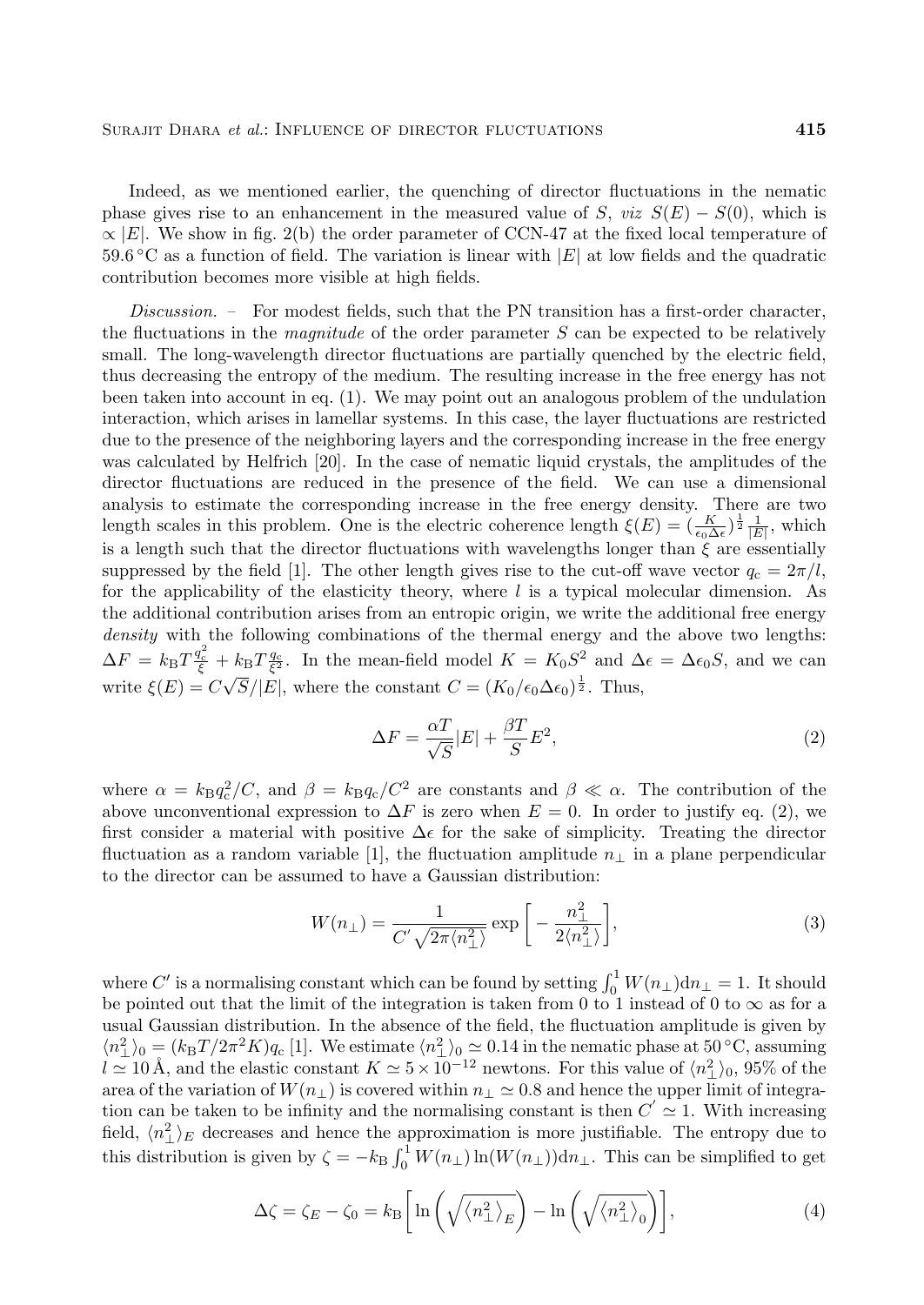where  $\zeta_E$  and  $\zeta_0$  are the entropies and  $\langle n_\perp^2 \rangle_E$  and  $\langle n_\perp^2 \rangle_0$  are the mean-square fluctuation amplitudes in the presence and in the absence of electric field, respectively. The sum of the distortion and electric free energy densities  $f_d$  and  $f_e$  for each Fourier mode can be equated with the thermal energy  $1/2k_BT$  (equipartition theorem). The mean-square fluctuation amplitude is then given by [1]

$$
\left\langle n_{\perp}^{2}(q)\right\rangle_{E} = \frac{k_{\mathrm{B}}T}{V} \frac{1}{K(q^{2} + \xi^{-2})},\tag{5}
$$

where V is the volume of the sample and  $\xi$  the electric coherence length defined earlier. In real space the fluctuation amplitude is given by

$$
\left\langle n_{\perp}^{2}\right\rangle_{E} = \frac{k_{\mathrm{B}}T}{2\pi^{2}K} \left(q_{\mathrm{c}} - \frac{1}{\xi}\left(\frac{\pi}{2} - \frac{1}{q_{\mathrm{c}}\xi}\right)\right). \tag{6}
$$

The excess free energy density is given by  $\Delta F = -T\Delta\zeta$ . Using eqs. (4) and (6), the simplified form of the free energy can be recast in the form of eq. (2). Using eqs. (1) and (2), the total free energy density is given by  $F = F_{\text{LdG}} + \Delta F$ . Close to the critical point  $\langle n_{\perp}^2 \rangle$  can be large and the above approximation is no longer valid, and further the fluctuations of order parameter S should also be taken into account. In the paranematic phase there is no director in the *absence* of field and hence the free energy density in that phase is given by eq.  $(1)$ . The equilibrium value of S minimises the appropriate free energies. The paranematic-to-nematic transition temperature is found numerically by comparing the two minimised energies ( $F$  and  $F<sub>LdG</sub>$ ). For illustration, we use the Landau coefficients which are known for 5CB [3]:  $a = 0.13 \times 10^6 \text{ J/Km}^3$ ,  $B = 1.6 \times 10^6 \text{ J/m}^3$ ,  $C = 3.9 \times 10^6 \text{ J/m}^3$ , and  $h = 6 \times 10^{-11}$ . The parameters  $\alpha$  and  $\beta$  are estimated to be  $3\times10^{-8}$  and  $10^{-15}$ , respectively. We find that  $\Delta T_{\rm PN}$  shows practically a linear variation up to  $5 \times 10^6$  V/m, and beyond that the influence of the quadratic component is seen (fig. 3(a)). This reflects the trend seen in fig.  $2(a)$  qualitatively. The calculated variation of order parameter in the nematic phase  $(fig. 3(b))$  also has a trend similar to that of the measured variation shown in fig. 2(b). The experimetnal data reported in this letter pertain to a material with negative  $\Delta \epsilon$ . In this case, the field is applied orthogonal to  $\hat{n}$ . The director fluctuations are suppressed only in the  $\hat{n} - \vec{E}$  (*i.e.*,  $\hat{z}$ ,  $\hat{x}$ )-plane, but not in the orthogonal  $(\hat{z}, \hat{y})$ -plane. Unlike in a material with positive  $\Delta \epsilon$ , the distribution function is not cylindrically symmetric for  $E \neq 0$ . It can be written as  $W(n_x, n_y) = W_1(n_x)W_2(n_y)$ . The width  $\langle n_x^2 \rangle_E$  is given by eq. (6), while  $\langle n_y^2 \rangle_E = \langle n_y^2 \rangle_0$ . The net result is that the change in entropy due to the suppression of director fluctuations is reduced by a factor of 2 compared to that in a material with positive  $\Delta \epsilon$ . This may partly account for the higher slope seen in fig. 2(a) in the latter case.

*Conclusion.* – To conclude, our measurements as well as an analysis of the data available in the literature show that under an electric field the paranematic-nematic transition temperature (T<sub>PN</sub>) varies lineraly with |E| in both materials with  $\Delta \epsilon < 0$  and  $\Delta \epsilon > 0$ . It is argued that the quenching of the director fluctuations under strong electric fields significantly contributes to the thermodynamics of the nematic-to-paranematic transition. Using a dimensional argument as well as a simple physical model, we have calculated the entropic contribution to the free energy density. The calculated trends in  $\Delta T_{\rm PN}$  as well as  $S(E) - S(0)$  reflect the experimental ones. The quenching of the director fluctuation thus plays a significant role in the thermodynamics of both SmA-N and PN transitions. As mentioned earlier, for materials with negative  $\Delta \epsilon$  the field-induced N<sub>B</sub> to N<sub>U</sub>- transition becomes second-ordered above a tricritical field. This has been explored using the 3rd harmonic ofthe electric current which is a measure of the susceptibility of the sample  $[6]$ . This result will be discussed elsewhere  $[16]$ .